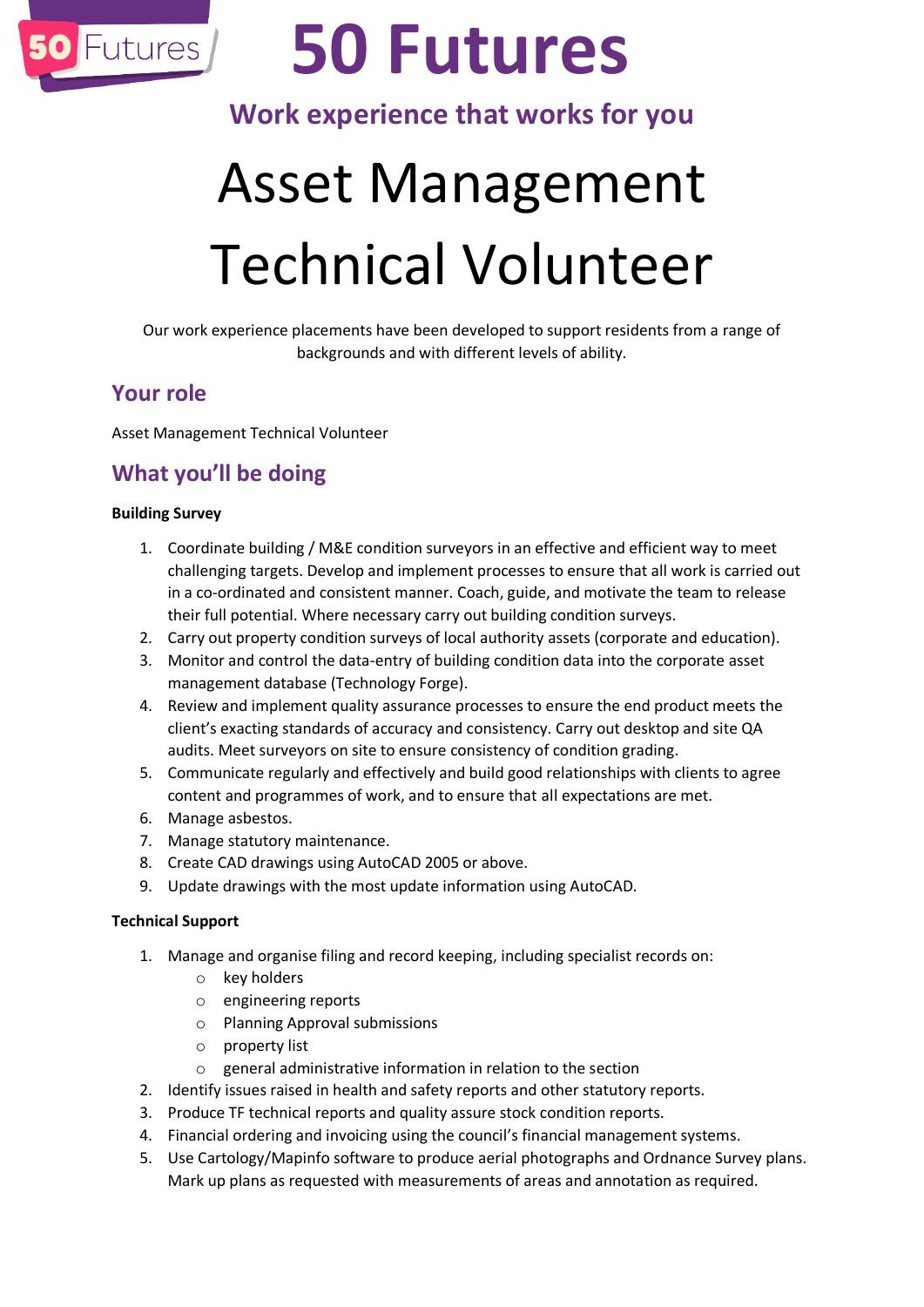

# **50 Futures**

## **Work experience that works for you**

#### **Energy Management**

- 1. Use TEAM Sigma energy management database to produce a record of all premises, utility accounts, meter, client departments, contact details, etc.
- 2. Enter energy and water invoices into the TEAM database.
- 3. Carry out quality and quantity audits on all utility invoices to ensure accuracy.
- 4. Interrogate TEAM database to calculate annual cost and consumption, and compare with national benchmarks.
- 5. Monitor energy portfolios received from utilities, ensuring that all details are correct and sites are being billed on the correct tariff.
- 6. Provide energy data to building managers on a regular basis.
- 7. Manage heating and cooling system controls.
- 8. Introduce energy efficiency measures.

#### **Design services**

- 1. Gain an understanding of the different disciplines required to design and deliver construction refurbishments or new build projects including:
	- Architectural Technician
	- Building Services Electrical and Mechanical Design engineer
	- Quantity Surveying
- 2. Get an understanding of the statutory requirements of planning and Building Control.

### **What are the working days?**

To be confirmed

### **How long will the placement last?**

To be confirmed

### **Is a DBS check needed?**

To be confirmed

### **Other responsibilities**

Everyone who does a work placement with us will need to:

- embrace the values of Middlesbrough Council
- demonstrate a commitment to the principles of equality of opportunity and fairness of treatment in relation to their role and adhere to the council's work experience policy in carrying out their placement
- respect all confidentialities and principles and practice of the Data Protection Act
- comply with Health and Safety policies and legislation

## **How to apply**

You can apply online by completing the [online application form.](https://my.middlesbrough.gov.uk/service/Work_Experience_Expression_of_Interest_Form_Process)